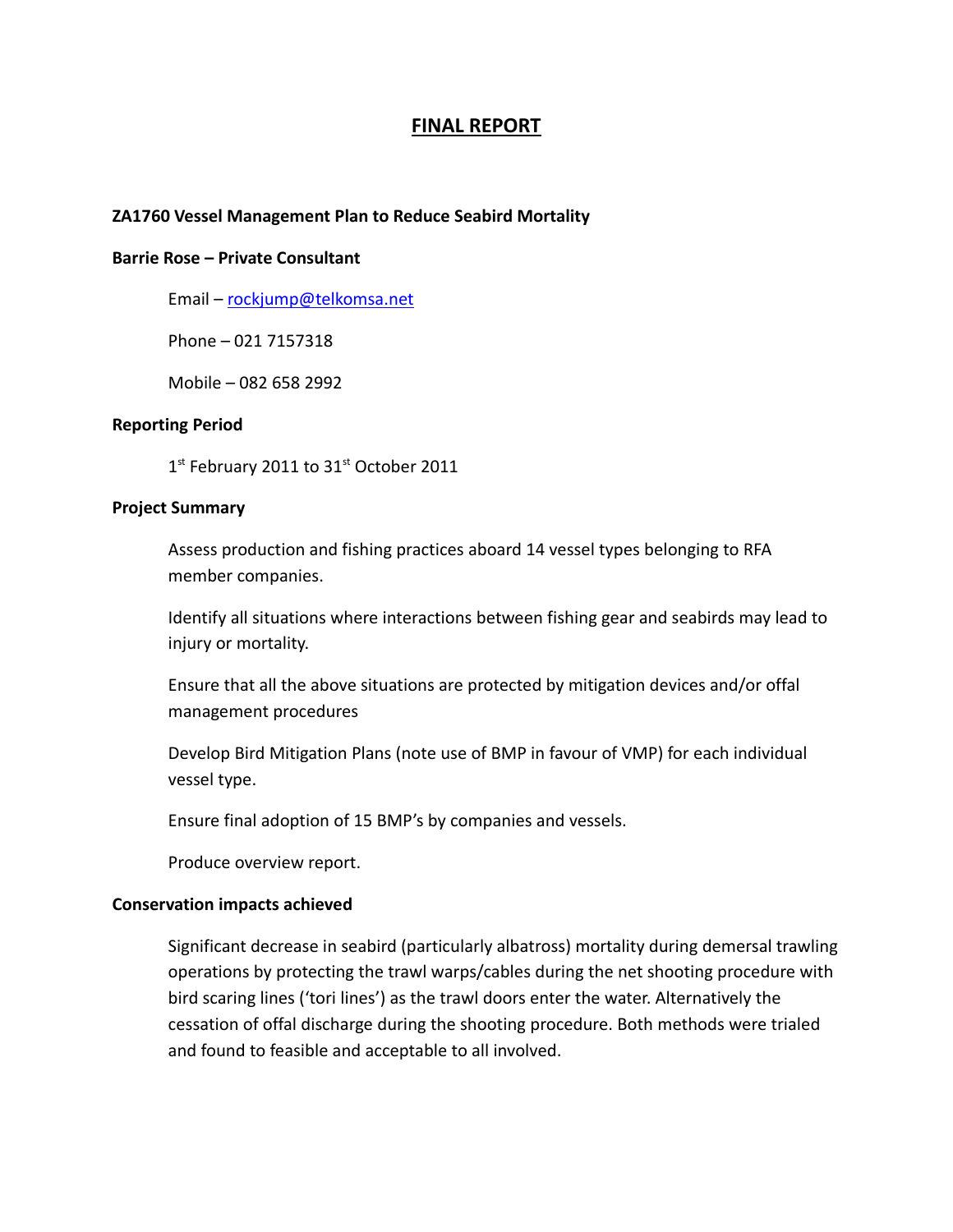The project has led to the acceptance of improved permit conditions (Demersal Trawl Fishery) regarding the protection of seabirds.

The adoption of the BMP's and the profile this project has seen improved compliance to seabird relevant permit conditions.

## **Project Objectives**

- 1. Provide an overview of vessel/vessel groups (establish vessel layout and operations for suitability to offal management)
- 2. Develop draft Vessel Management Plans ensure input is received from skipper, company representative, WWF and BirdLife
- 3. Present final VMP's to companies (a WWF and BirdLife representative to be included in meetings)
- 4. Final adoption of VMP by company and vessel

## *Outputs:*

- 1. 15 Vessel Management Plans following the template provided by New Zealand
- 2. An overview report (including a summary of findings and recommendations)

# **Changes to objectives**

The concept of offal management by the construction of holding tanks aboard all vessels in the fleet was muted as a plausible when this project was originally proposed. It however became obvious at the outset that there were considerable hurdles to overcome before such concept could be implemented. Limited space, safety issues, age of fleet and cost were factors opposing this direction for the BMP.

A recent scientific study of offal management utilizing holding tanks in New Zealand was also less than convincing: **'Reducing interactions between seabirds and trawl fisheries: Responses to foraging patches provided by fish waste batches'** in press 2010

Early in the project it was seen that bird scaring line deployment during gear shooting or the cessation of offal discharge by holding production for up to a maximum of ten minutes was sufficient to prevent any significant bird/warp interactions during that period.

It is however suggested that further study utilizing this project and a Marine Engineer be undertaken to investigate the concept of holding tanks on 'new builds'.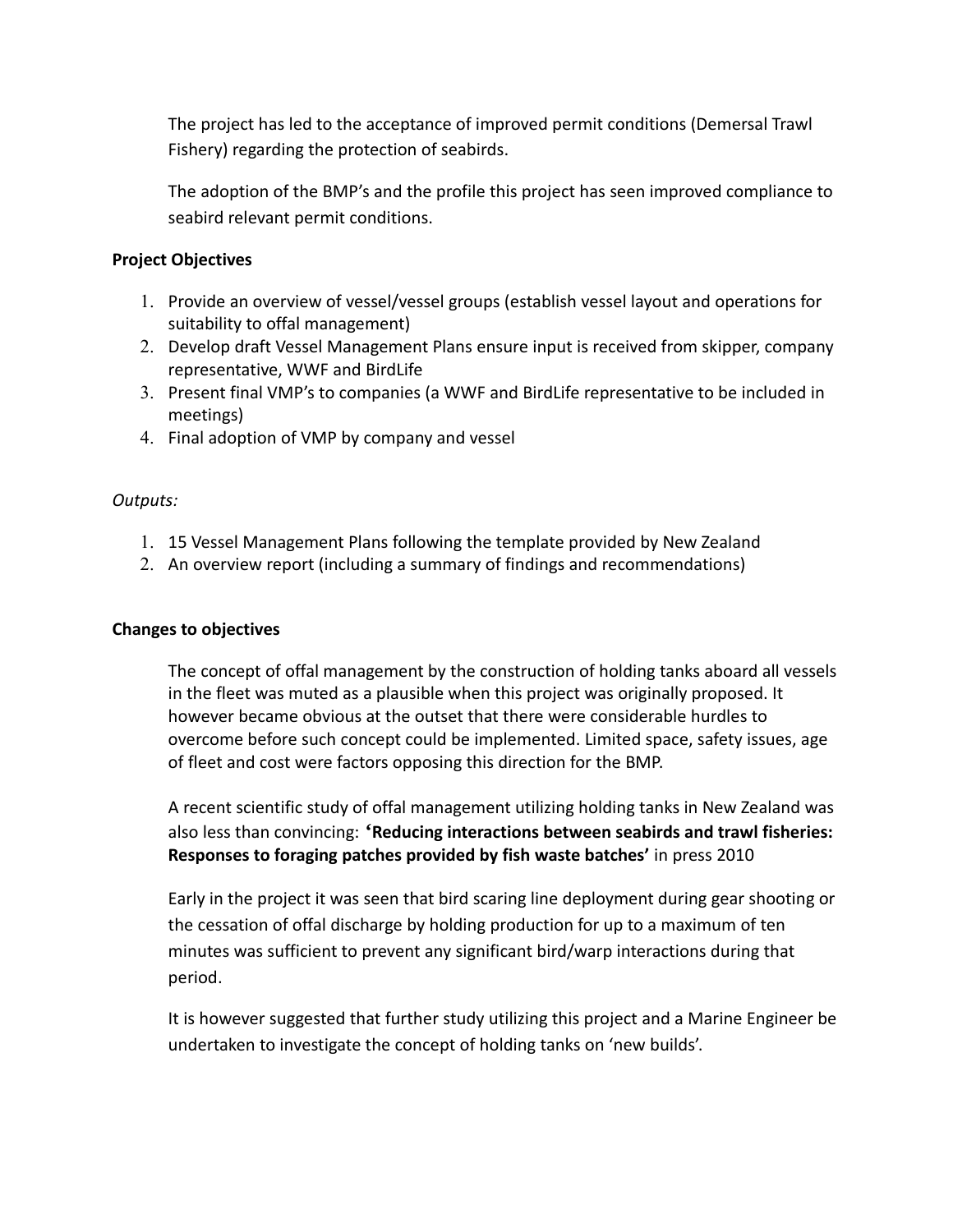## **Project Narrative**

At the outset meetings were held with the 4 RFA companies where 14 vessels representing the different vessel classes were identified. The relevant members of management to be involved and accompany the contractor to sea were met and contact details established.

At sea assessments got under at the beginning of February 2011 and the contractor made his first report-back at the RFA Meeting on the  $10<sup>th</sup>$  April. At this stage vessels were easy to access and the contractor was achieving one assessment per week with 6 completed before the meeting. At the meeting the RFA Seabird Working Group was established consisting of WWF and BirdLife members, the contractor and representatives of the four RFA companies. Five meetings of this working group (April, May, June, July and August) served as a platform for report-back, tabling of proposed permit condition changes, tabling the vessel assessment format and BMP format amongst other issues.

The Seabird Working Group was in agreement that trawl by trawl information to be recorded by onboard vessel management could be better managed if it were recorded in the MCM Logbook. To this end the Rob Cooper (Demersal Data Manager at MCM) was approached by the contractor, his response was favorable and it is expected that the next printing of the Logbooks will include bird scaring line deployment detail and bird mortality records.

It became obvious during April and May once most of the fresh fish fleet had been assessed that completion of assessment at the rate which had been achieved would not be possible, WWF was informed that the project would not be completed as originally envisaged.

The following factors proved difficult although not insurmountable; freezer vessel do trips of up to 45 days resulting in few sailing day opportunities (sailing day proved in retrospect to be the most convenient time for embarking). Continuous changes to docking and sailing dates, availability of accompanying company management, weather and ships compliment (specific to smaller vessels) also played a part in slowing the process.

All 14 vessel types were assessed by end September 2011.

Agreement was reached with each company regarding BMP's which were all in place by 15th November 2011.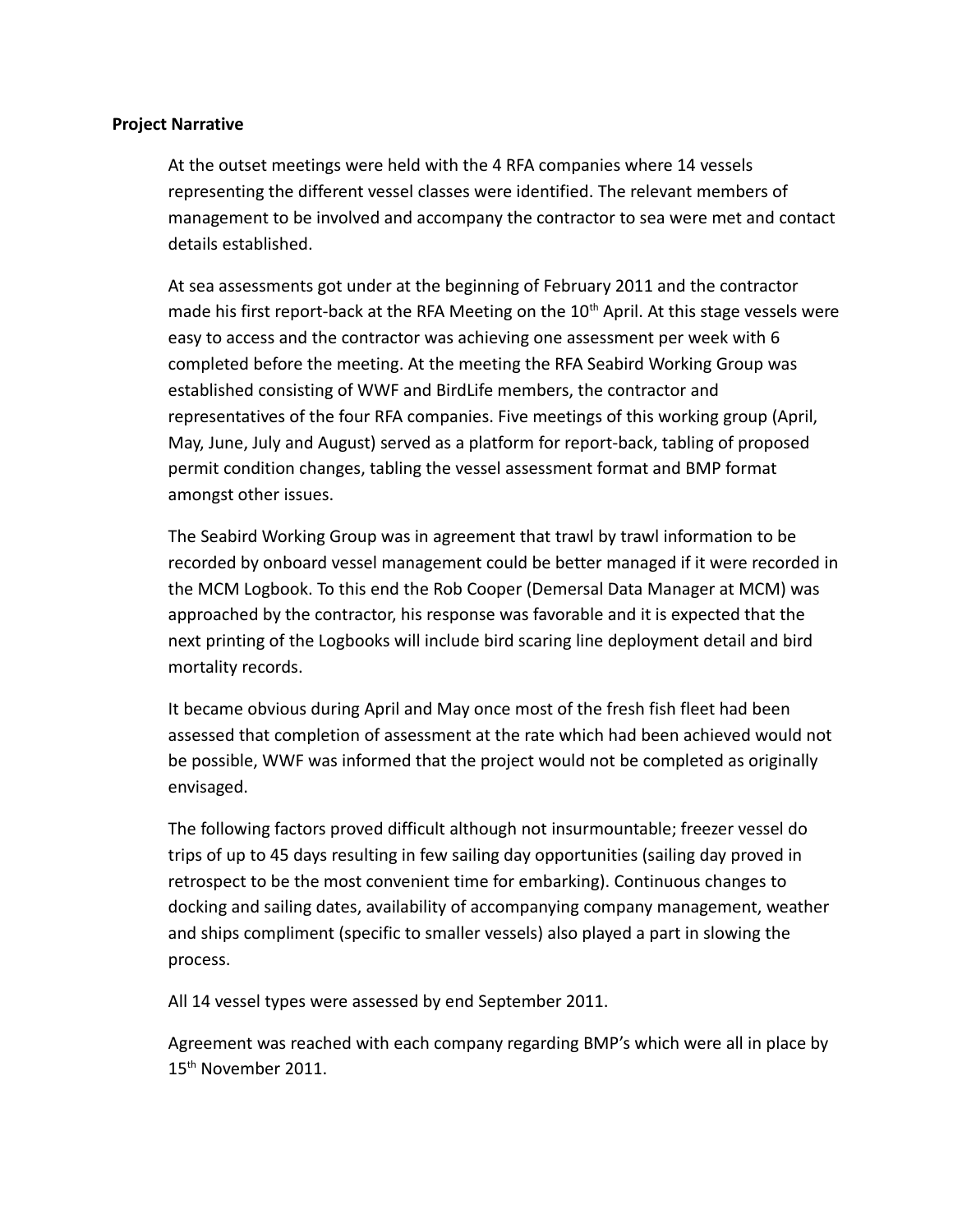### **Constraints affecting progress**

Availability of vessels resulted the project period being extended as described above.

Initially it was thought that BMP's would be produced directly after each assessment. As a result of new information being gleaned during each new assessment it was decided to finalize the BMP's into the agreed format at the end of the project.

## **Equipment Status**

The contractor utilized his own optical, photographic and computer equipment during the project. No damage due to accident or wear was experienced.

## **Lessons learnt and recommendations**

Compliance to seabird related regulations (i.e. the flying of tori lines) by RFA member vessels is high. It was however concerning that only 3 out of 15 vessels assessed were flying their bird scaring lines correctly. The most commonly encountered problem was the position of the first streamer which was often at or behind the warp/water interface. It is recommended that there should be at least 2 streamers ahead of the warp/water interface. The new permit conditions stipulate that the first streamer should be 2 meters from the vessel stern and that the distance between streamers is shortened to 2m.

It is also recommended that all observers aboard demersal trawlers are schooled in bird scaring line deployment and have the wherewithal to record compliance and the correct setting positions.

All 14 vessels assessed showed the capability of deploying their tori lines when the trawl doors enter the water and before shooting commences. There were 2 instances of fouling tori lines with the trawl warps. Both instances were a result of carelessness. At least 4 vessels had either experimentally or routinely deployed their tori lines before shooting prior to the intervention of this project.

An important highlight of this project was the fact that eleven different shore-based managers accompanied the project. The benefit of this intervention was immediately evident at the Seabird Working Group meetings where all four RFA company reps had been to sea and had firsthand experience of the problems. It is expected that this will serve to improve the interaction of management with their vessels in terms of ensuring that two sets of regulation bird scaring lines are onboard before each sailing. More than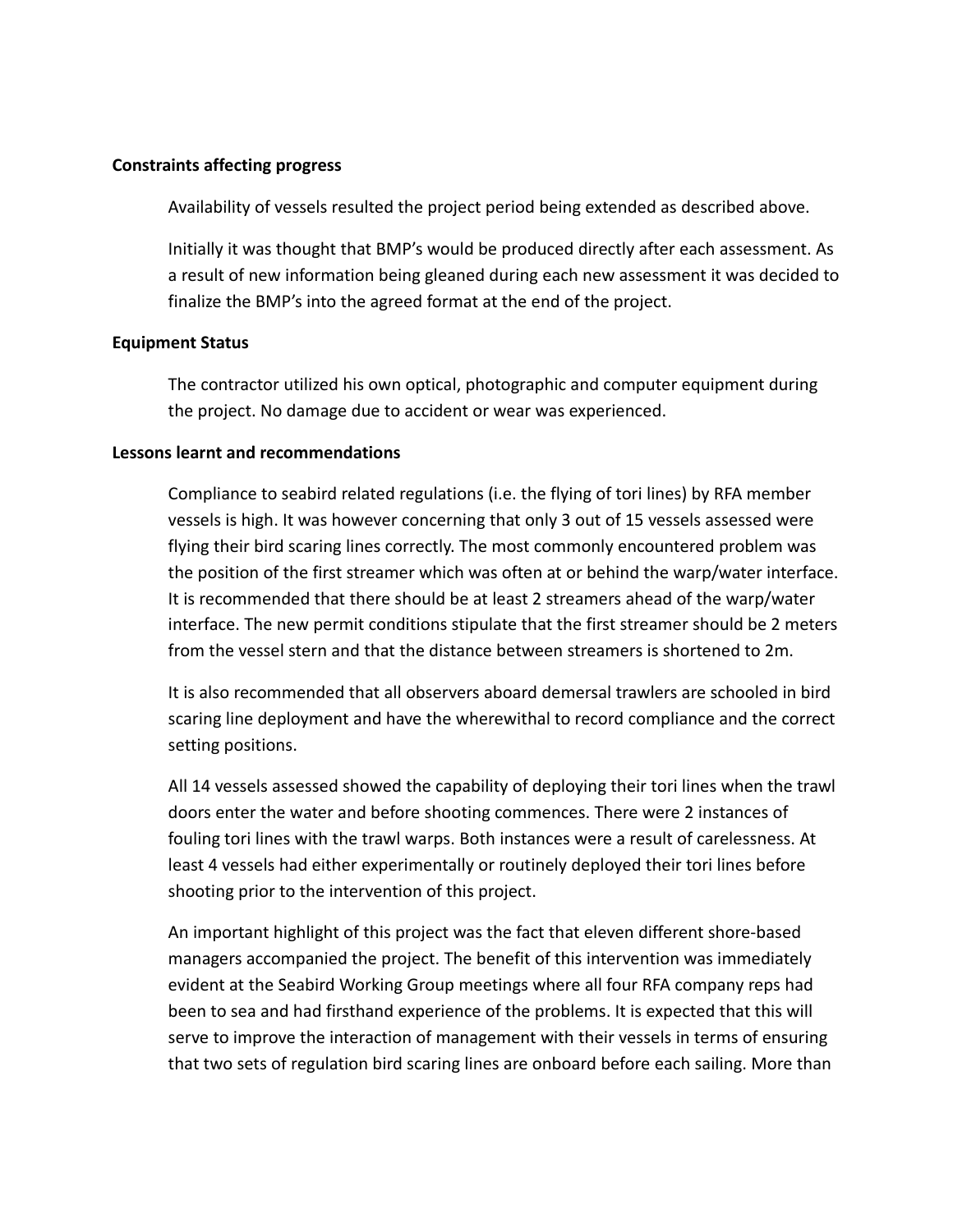40% of the vessels assessed were short of bird scaring lines or were working with damaged or poorly repaired lines.

It is noted that vessels whose officers/crew had been exposed to WWF training had a good grasp of the bird problem and were easier to work with and were generally convinced of the benefits of mitigation. Seventy per cent of vessels assessed had been exposed to this training. It is hoped that this training continues.

On the east coast a number of inshore trawlers were noted fishing in the same area as the offshore fleet albeit slightly shallower. There were large numbers of birds in the general area and there should be research into bird interactions in that fishery.

Experimental 'Rory lines' were encountered on two vessels. These lines form a curtain across the flow of offal resulting in disturbance of feeding birds that are likely to drift into the path of the oncoming warps. Although birds returned to the offal stream behind these lines it is felt that they might be highly beneficial and that further research should undertaken.

The mortality of Cape Gannets is a major issue as this species is listed as vulnerable. Although large flocks of gannet frequently attended the vessels during this assessment enmeshed gannets were not encountered. Discussions with skippers indicate that gannets are enmeshed during certain conditions but that most are released alive. In the case of the Horse Mackerel trawler it is noted that gannets may be a problem during 2 months of summer when the vessel fishes during daylight hours.

All vessels were interrogated about their experiences with new/sticky warps. During the project period at least 3 RFA vessels experienced bird mortality with new warps. One skipper described a situation where 4 albatrosses were pulled through the warp blocks on one trawl, this was a bitumen based wire protection. Apparently albatrosses adhered to the warps for two weeks. The company has undertaken not to use bitumen based warp into the future. The contractor sailed with new warps on 2 occasions, both situations were non-threatening to birds and birds coming in contact did not adhere to the warps. One vessel had a self lubricating mechanism aboard, this system was also deemed non-threatening. A number of birds (albatross and gannet) have been seen with black 'grease-stripes' in the past 2 months.

It is noted that factory vessels with fish meal plants do discharge offal in 3 different situations; a) factory deck water with some cuttings and waste is constantly pumped overboard, b) on fillet producing vessels, skins are generally discharged overboard and c) there are situations when the fish meal plant is full or not operational when all offal goes overboard.